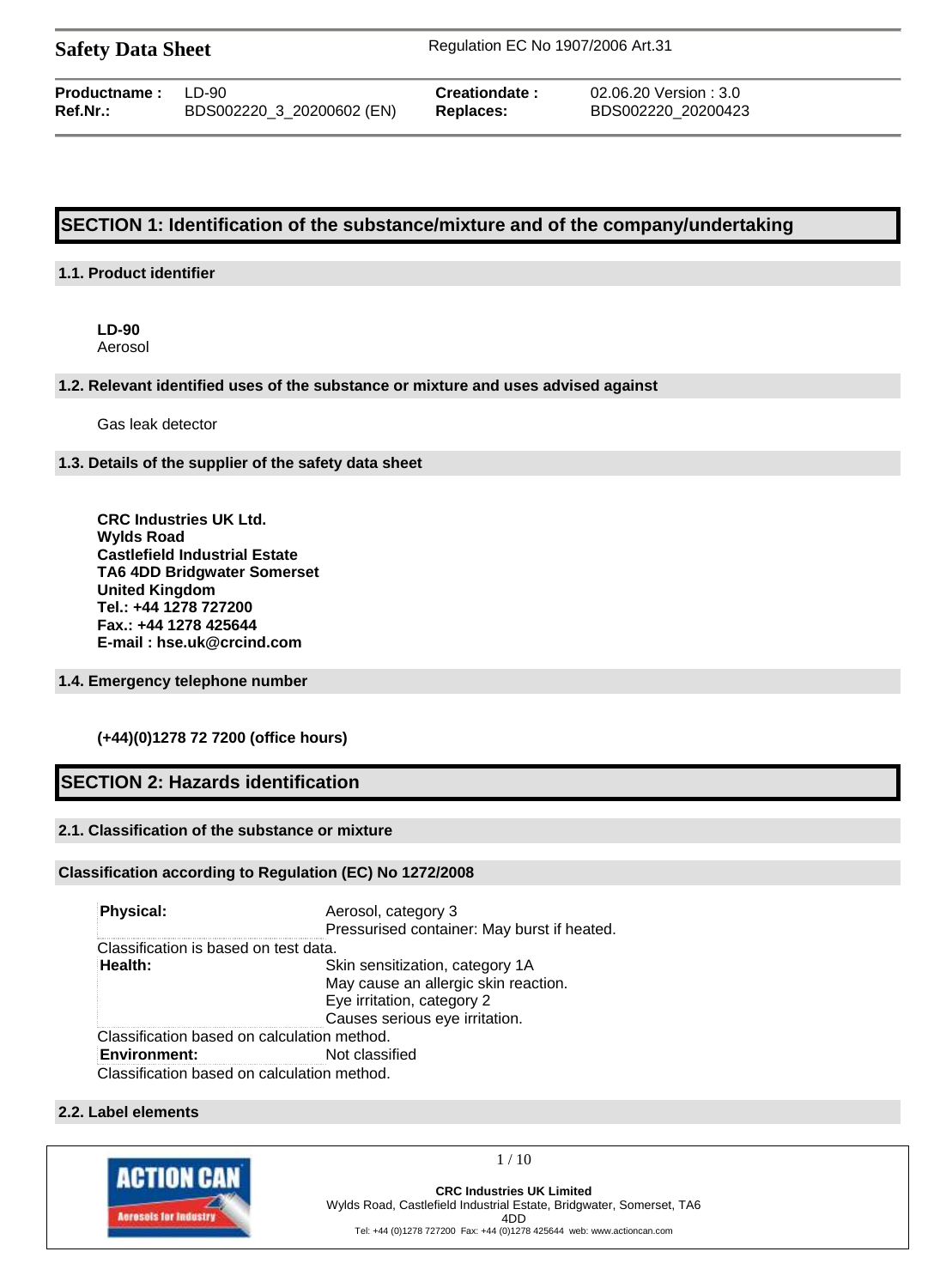Safety Data Sheet Regulation EC No 1907/2006 Art.31

| <b>Productname:</b> LD-90 |                           | Creationdate:    | 02.06.20 Version : 3.0 |
|---------------------------|---------------------------|------------------|------------------------|
| <b>Ref.Nr.:</b>           | BDS002220 3 20200602 (EN) | <b>Replaces:</b> | BDS002220 20200423     |

# **Labelling according to Regulation (EC) No 1272/2008**

| <b>Product identifier:</b>  | Contains:                                                                                                     |
|-----------------------------|---------------------------------------------------------------------------------------------------------------|
|                             | 2-methyl-2H-isothiazol-3-one                                                                                  |
| Hazard pictogram(s):        |                                                                                                               |
| Signal word:                | Warning                                                                                                       |
| Hazard statement(s):        | H229 : Pressurised container: May burst if heated.                                                            |
|                             | H317 : May cause an allergic skin reaction.                                                                   |
|                             | H319 : Causes serious eye irritation.                                                                         |
| Precautionary statement(s): | P102 : Keep out of reach of children.                                                                         |
|                             | P210 : Keep away from heat, hot surfaces, sparks, open flames and other<br>ignition sources. No smoking.      |
|                             | P251 : Do not pierce or burn, even after use.                                                                 |
|                             | P280 : Wear protective gloves/protective clothing/eye protection/face<br>protection.                          |
|                             | P333/313 : If skin irritation or rash occurs: Get medical advice/attention.                                   |
|                             | P410/412 : Protect from sunlight. Do not expose to temperatures exceeding<br>$50^{\circ}$ C/122 $^{\circ}$ F. |
|                             | P501-2 : Dispose of contents/container to an authorised waste collection point.                               |

### **2.3. Other hazards**

No information available

# **SECTION 3: Composition/information on ingredients**

# **3.1. Substances**

Not applicable.

# **3.2. Mixtures**

| <b>Hazardous ingredient</b>                                   | <b>Registration</b><br>number | CAS-nr. EC-nr w/w % |                           |          | <b>Hazard Class and</b><br>Category                                                         | <b>Hazard statement</b>      | <b>Notes</b> |
|---------------------------------------------------------------|-------------------------------|---------------------|---------------------------|----------|---------------------------------------------------------------------------------------------|------------------------------|--------------|
| $2$ -amino-2-<br>methylpropanol                               | $01 -$<br>2119475110-<br>51   | $124 - 68 -$<br>5   | $204 -$<br>709-8          | $\leq$ 1 | Eye Irrit. 2, Skin Irrit.<br>2, Aquatic Chronic 3                                           | H319, H315, H412             | <sub>B</sub> |
| dinitrogen oxide                                              | $ 01 -$<br>2119970538-<br>25  | 10024-<br>$97 - 2$  | $233 -$<br>$032 - 0$      | 2.5      | Ox. Gas 1, Press. Gas H270, H280                                                            |                              | B,W          |
| $(Z)$ -N-methyl-N- $(1$ -oxo-9-<br>octadecenyl) glycine       | $ 01 -$<br>2119488991-<br>20  | $110 - 25 -$<br>8   | $203 -$<br>749-3          | < 2.5    | Acute Tox. 4, Skin<br>Irrit. 2, Eye Dam. 1,<br><b>Aquatic Acute 1</b>                       | H332, H315, H318, H400       | B            |
| Amines, C12-14 (even<br>numbered)-<br>alkyldimethyl, N-oxides | $01 -$<br>2119490061-<br>47   | 308062-<br>$28 - 4$ | $(931 -$<br>$292 -$<br>6) | < 0.25   | Eye Dam. 1, Acute<br>Tox. 4, Skin Irrit. 2,<br>Aquatic Acute 1,<br><b>Aquatic Chronic 2</b> | H318, H302, H315, H400, H411 | Q            |



#### 2 / 10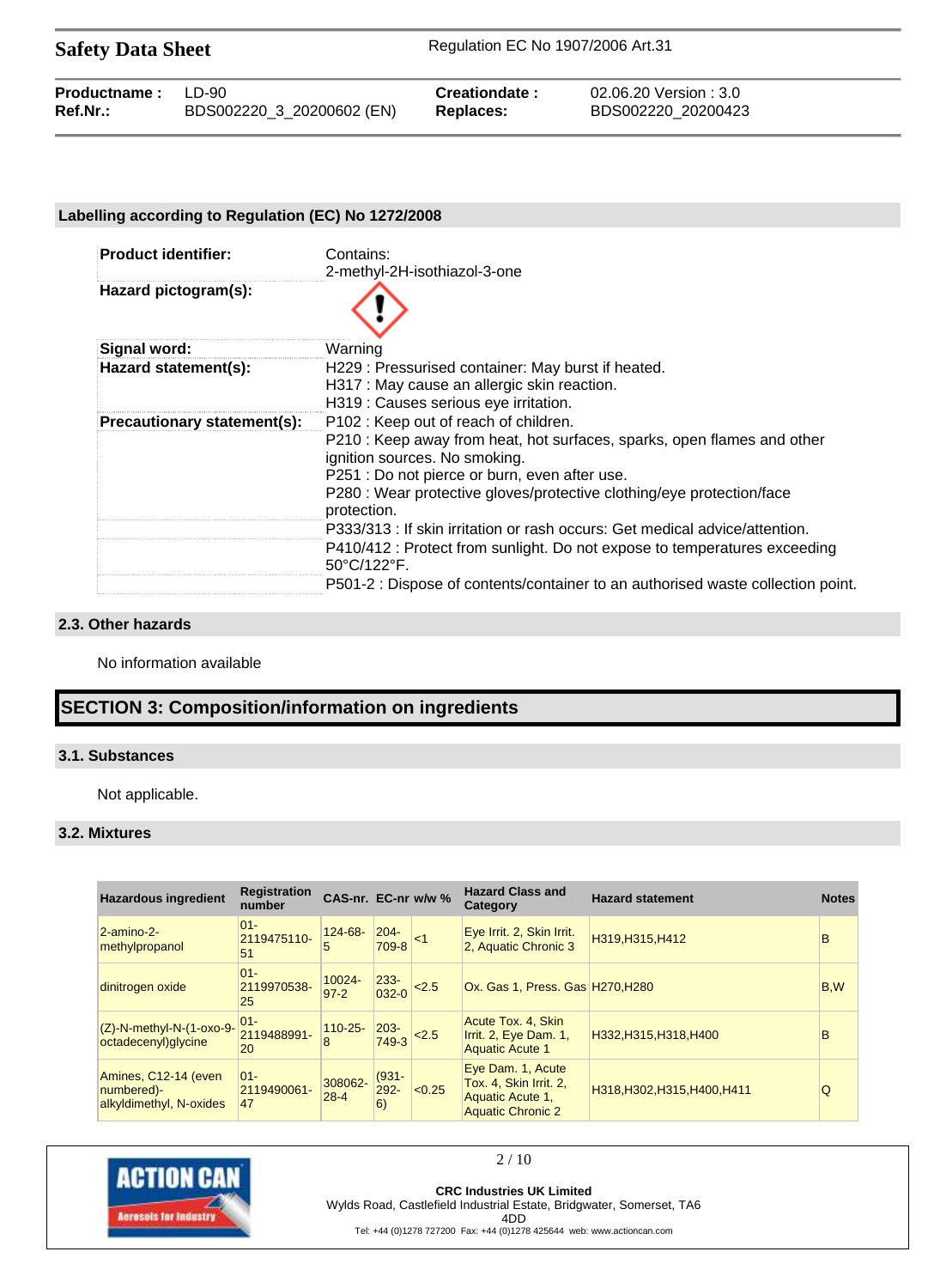| <b>Productname:</b> LD-90 |                           | Creationdate: | 02.06.20 Version : 3.0 |
|---------------------------|---------------------------|---------------|------------------------|
| Ref.Nr.:                  | BDS002220_3_20200602 (EN) | Replaces:     | BDS002220 20200423     |

| Oxazolidine, 4,4-<br>dimethyl-      |                             | 51200-<br>$87 - 4$   | $257 -$<br>048-2     | < 0.1                     | Flam. Lig. 3, Acute<br>Tox. 4, Acute Tox. 3,<br>Eye Dam. 1, STOT<br>SE <sub>3</sub>                                     | H226, H302, H331, H318, H335                  |   |
|-------------------------------------|-----------------------------|----------------------|----------------------|---------------------------|-------------------------------------------------------------------------------------------------------------------------|-----------------------------------------------|---|
| 1-Butanol, 2-amino-                 | $01 -$<br>2119492338-<br>28 | $96 - 20 - 8$        | $202 -$<br>488-2     | < 0.1                     | Acute Tox. 4, Skin<br><b>Aquatic Acute 1</b>                                                                            | Corr. 1B, Eye Dam. 1, H302, H314, H318, H400  | в |
| 1,2-benzisothiazol-<br>$3(2H)$ -one |                             | 2634-<br>$33 - 5$    | $220 -$<br>$120 - 9$ | < 0.005                   | Acute Tox. 2, Acute<br>Tox. 4, Skin Irrit. 2,<br>Eye Dam. 1, Skin<br>Sens. 1, Aquatic<br>Acute 1, Aquatic<br>Chronic 2  | H330, H302, H315, H318, H317, H400, H411 X, R |   |
| 2-methyl-2H-isothiazol-<br>3-one    |                             | $2682 -$<br>$20 - 4$ | $220 -$              | $0.0015 -$<br>239-6 0.005 | Acute Tox. 3, Acute<br>Tox. 2, Skin Corr. 1B,<br>Eye Dam. 1, Skin<br>Sens. 1A, Aquatic<br>Acute 1, Aquatic<br>Chronic 2 | H301, H330, H314, H318, H317, H400, H411 M, X |   |
| <b>Explanation notes</b>            |                             |                      |                      |                           |                                                                                                                         |                                               |   |

B : substance with national established workplace exposure limit

 $M : M$  acute = 10

Q : The CAS-no is only an indicative identifier to be used outside the EU for global inventory entries.

R : substance in plant protection or biocidal product regarded as being registered (art.15 REACH Regulation No 1907/2006)

W : Note: substance mentioned on the list of CMR-substances of the Dutch Ministry of Social Affairs and Employment (SZW)

X : SCL (specific concentration limit)in accordance with art.10 of CLP Regulation No 1272/2008

(\* Explanation phrases : see chapter 16)

# **SECTION 4: First aid measures**

#### **4.1. Description of first aid measures**

| <b>Contact with eyes:</b> | IF IN EYES:                                                                |
|---------------------------|----------------------------------------------------------------------------|
|                           | Rinse cautiously with water for several minutes.                           |
|                           | If eye irritation persists: Get medical advice/attention.                  |
| Contact with skin:        | Take off contaminated clothing and wash before reuse.                      |
|                           | IF ON SKIN:                                                                |
|                           | Rinse cautiously with water for several minutes.                           |
|                           | If skin irritation occurs: Get medical advice/attention.                   |
| Inhalation:               | IF INHALED: Remove person to fresh air and keep comfortable for breathing. |
|                           | Call a POISON CENTER or doctor/physician if you feel unwell.               |
| Ingestion :               | Seek medical attention if ill effects occur                                |

#### **4.2. Most important symptoms and effects, both acute and delayed**

| Inhalation:          | No harmful effects known if used for its intended purpose          |
|----------------------|--------------------------------------------------------------------|
| Ingestion :          | May cause gastrointestinal disturbances                            |
| <b>Skin contact:</b> | May cause an allergic skin reaction.<br>Symptoms: redness and pain |
| Eye contact:         | Causes serious eye irritation.<br>Symptoms: redness and pain       |



 $3/10$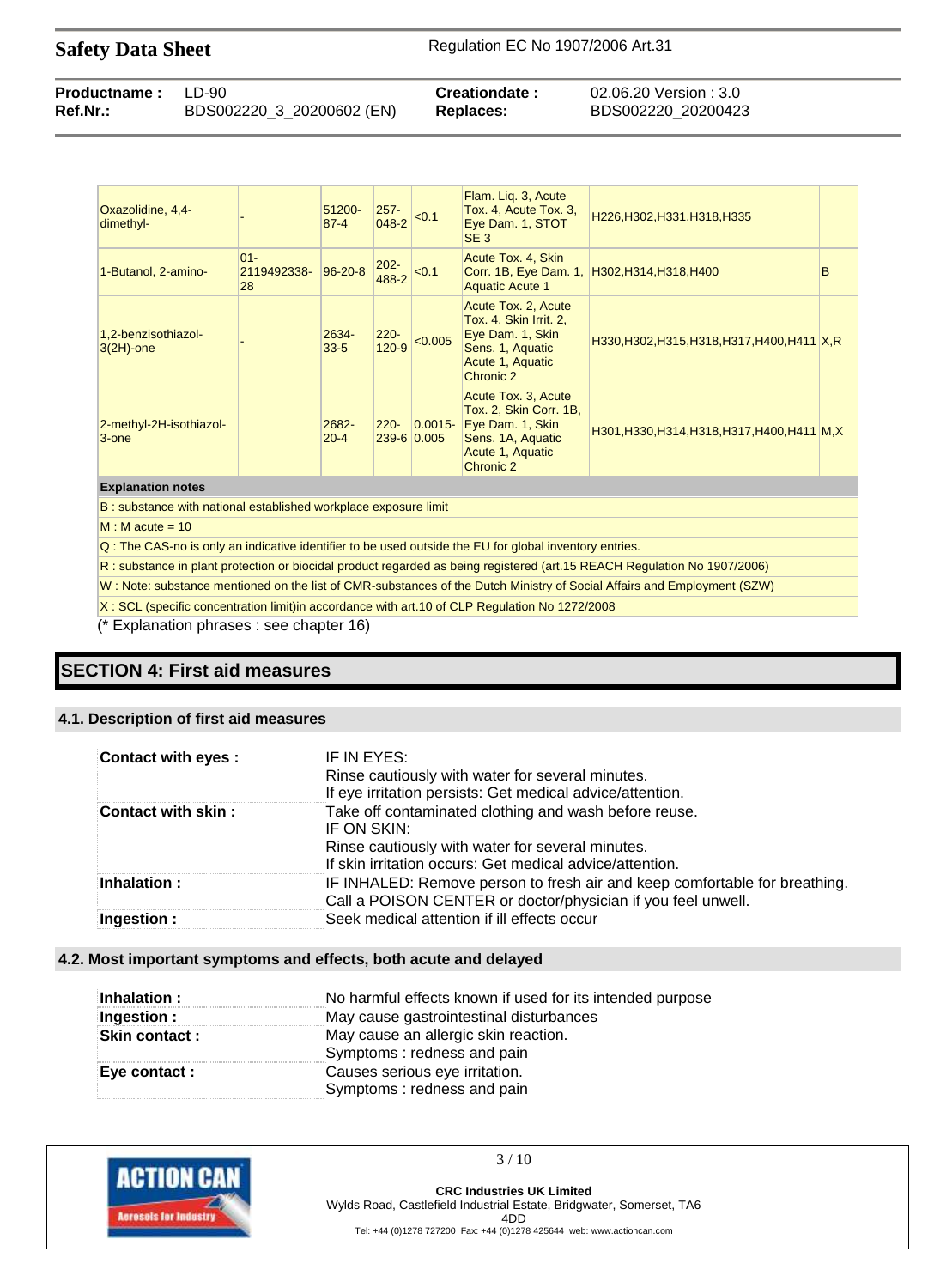**Safety Data Sheet** Regulation EC No 1907/2006 Art.31

| <b>Productname:</b> LD-90 |                           | Creationdate: | 02.06.20 Version : 3.0 |
|---------------------------|---------------------------|---------------|------------------------|
| $Ref.Nr.$ :               | BDS002220_3_20200602 (EN) | Replaces:     | BDS002220 20200423     |

#### **4.3. Indication of any immediate medical attention and special treatment needed**

**General Advice :** If skin or eye irritation occurs: Get medical advice/attention.

# **SECTION 5: Firefighting measures**

### **5.1. Extinguishing media**

foam, carbon dioxide or dry agent

#### **5.2. Special hazards arising from the substance or mixture**

Aerosols may explode if heated above 50°C Forms hazardous decomposition products CO,CO2

#### **5.3. Advice for firefighters**

Keep container(s) exposed to fire cool, by spraying with water In case of fire, do not breathe fumes

# **SECTION 6: Accidental release measures**

#### **6.1. Personal precautions, protective equipment and emergency procedures**

Shut off all ignition sources Ensure adequate ventilation Wear suitable protective clothing and gloves.

#### **6.2. Environmental precautions**

Do not allow to enter public sewers and watercourses

#### **6.3. Methods and material for containment and cleaning up**

Absorb spillage in suitable inert material

#### **6.4. Reference to other sections**

For further information see section 8

# **SECTION 7: Handling and storage**

#### **7.1. Precautions for safe handling**

Keep away from heat and sources of ignition Do not spray on a naked flame or incandescent material.



4 / 10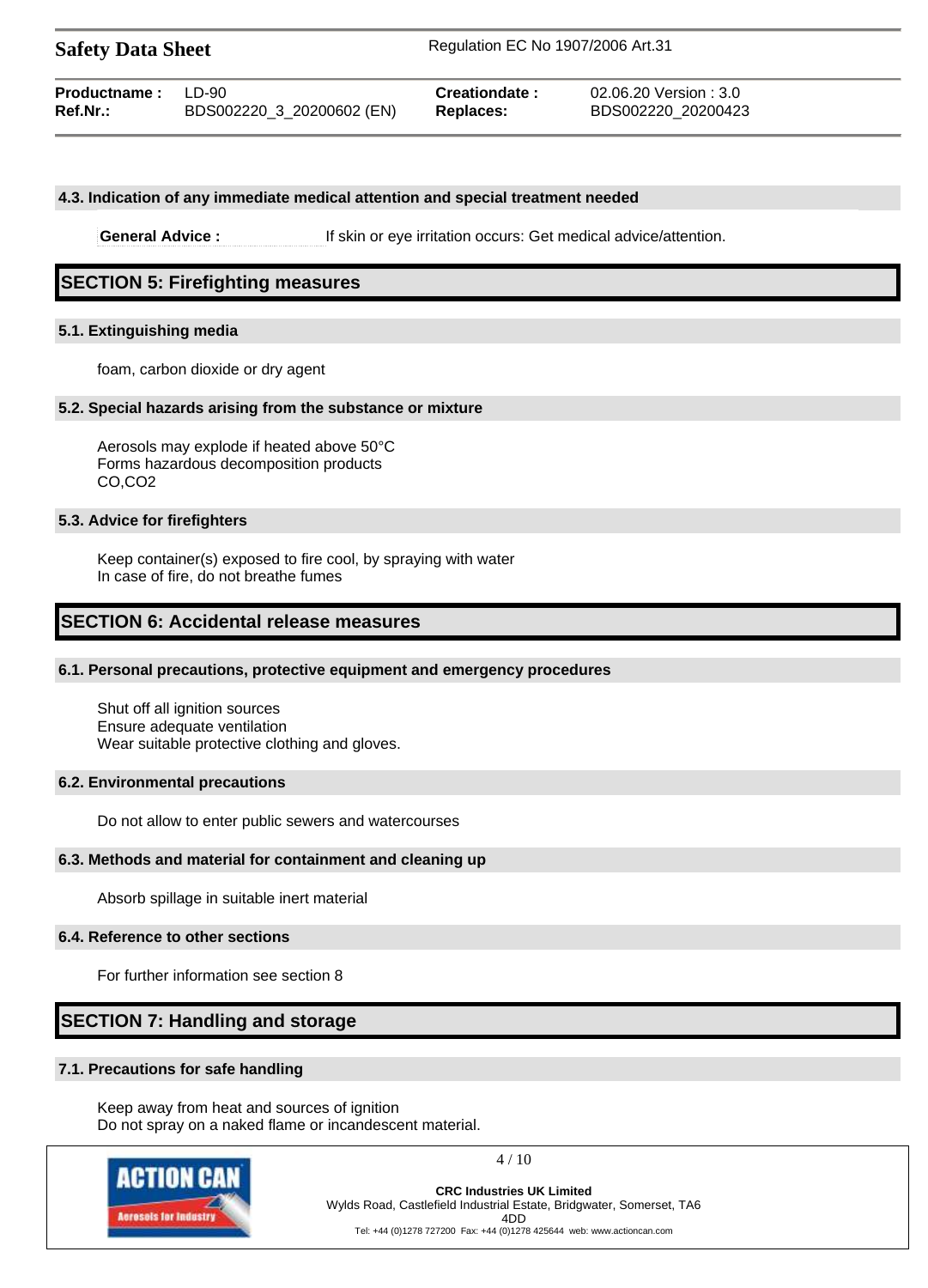| <b>Productname:</b> LD-90 | BDS002220 3 20200602 (EN) | Creationdate:    | 02.06.20 Version : 3.0 |
|---------------------------|---------------------------|------------------|------------------------|
| Ref.Nr.:                  |                           | <b>Replaces:</b> | BDS002220 20200423     |
|                           |                           |                  |                        |

Do not pierce or burn aerosols, even after use. Do not breathe aerosols or vapours. Ensure adequate ventilation Avoid contact with skin and eyes. Wash thoroughly after use Wear protective gloves/protective clothing/eye protection/face protection.

## **7.2. Conditions for safe storage, including any incompatibilities**

Pressurized container : protect from sunlight and do not expose to temperatures exceeding 50°C. Keep out of reach of children.

## **7.3. Specific end use(s)**

Gas leak detector

# **SECTION 8: Exposure controls/personal protection**

## **8.1. Control parameters**

## **Exposure limits :**

| <b>Hazardous ingredient</b>                          | CAS-nr.    | method      |           |
|------------------------------------------------------|------------|-------------|-----------|
| National established exposure limits, United Kingdom |            |             |           |
| dinitrogen oxide                                     | 10024-97-2 | <b>TWA</b>  | $100$ ppm |
| National established exposure limits, Ireland        |            |             |           |
| dinitrogen oxide                                     | 10024-97-2 | <b>TWA</b>  | $50$ ppm  |
|                                                      |            | <b>STEL</b> |           |

# **8.2. Exposure controls**

| <b>Control procedures:</b>          | Ensure adequate ventilation<br>Keep away from heat and sources of ignition                                                                                                                                                                                                                                                                           |
|-------------------------------------|------------------------------------------------------------------------------------------------------------------------------------------------------------------------------------------------------------------------------------------------------------------------------------------------------------------------------------------------------|
| <b>Personal protection:</b>         | Take precautions to avoid contact with skin and eyes when handling the<br>product.                                                                                                                                                                                                                                                                   |
|                                     | It is good practice to wear gloves and to provide adequate ventilation<br>whenever using the product.                                                                                                                                                                                                                                                |
|                                     | In all cases handle and use the product in accordance with good industrial<br>hygiene practices.                                                                                                                                                                                                                                                     |
| inhalation:                         | In case of insufficient ventilation, wear suitable respiratory equipment.                                                                                                                                                                                                                                                                            |
| recommended respiratory protection: | Air purifying respirator equiped with organic gas/vapor cartridge (type A)                                                                                                                                                                                                                                                                           |
| hands and skin:                     | When handling the product wear chemical-resistant gloves (standard EN 374).<br>Use a reusable glove with a minimum breakthrough time of 30 minutes. The<br>breakthrough time of the glove should be longer than the total duration of<br>product use. If work lasts longer than the breakthrough time, gloves should be<br>changed part-way through. |
| Recommended gloves:                 | <b>Nitrile</b>                                                                                                                                                                                                                                                                                                                                       |
|                                     | recommended breakthrough time > 480 minutes                                                                                                                                                                                                                                                                                                          |

5 / 10

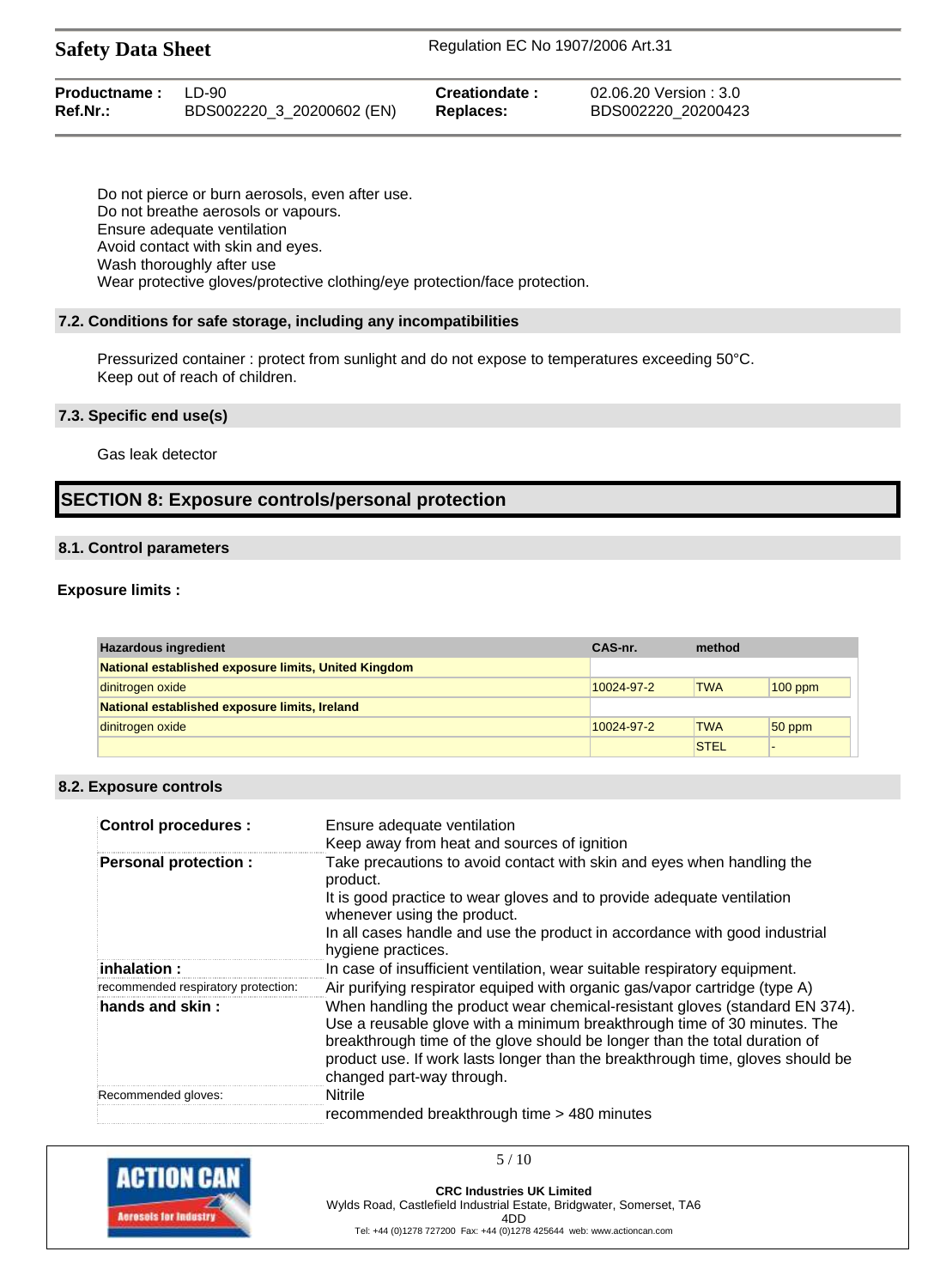| <b>Safety Data Sheet</b> |                           | Regulation EC No 1907/2006 Art.31 |                        |  |
|--------------------------|---------------------------|-----------------------------------|------------------------|--|
| Productname:             | I D-90                    | Creationdate:                     | 02.06.20 Version : 3.0 |  |
| Ref.Nr.:                 | BDS002220_3_20200602 (EN) | <b>Replaces:</b>                  | BDS002220 20200423     |  |

|                                  | Recommended thickness $< 0.45$ mm        |  |
|----------------------------------|------------------------------------------|--|
| eves :                           | Wear safety eyewear according to EN 166. |  |
| <b>Environmental protection:</b> | Avoid release to the environment.        |  |
|                                  | Collect spillage.                        |  |

# **SECTION 9: Physical and chemical properties**

# **9.1. Information on basic physical and chemical properties**

| Appearance : physical state :                   | N2O propelled liquid.        |
|-------------------------------------------------|------------------------------|
| colour:                                         | Colorless.                   |
| odour:                                          | Neutral.                     |
| pH :                                            | 7.76                         |
| <b>Boiling point/range:</b>                     | Not available.               |
| Flash point :                                   | <b>None</b>                  |
| <b>Evaporation rate:</b>                        | Not available.               |
| Explosion limits : upper limit : Not available. |                              |
| lower limit:                                    | Not available.               |
| Vapour pressure :                               | Not available.               |
| <b>Relative density:</b>                        | 0.999 g/cm3 ( $@$ 20 $°C$ ). |
| Solubility in water:                            | Soluble in water             |
| Auto-ignition:                                  | > 200 °C                     |

# **9.2. Other information**

**VOC = volatile organic compounds**

# **SECTION 10: Stability and reactivity**

# **10.1. Reactivity**

No hazardous reactions known if used for its intended purpose

#### **10.2. Chemical stability**

Stable

# **10.3. Possibility of hazardous reactions**

No hazardous reactions known if used for its intended purpose

#### **10.4. Conditions to avoid**

Avoid overheating

#### **10.5. Incompatible materials**



 $6/10$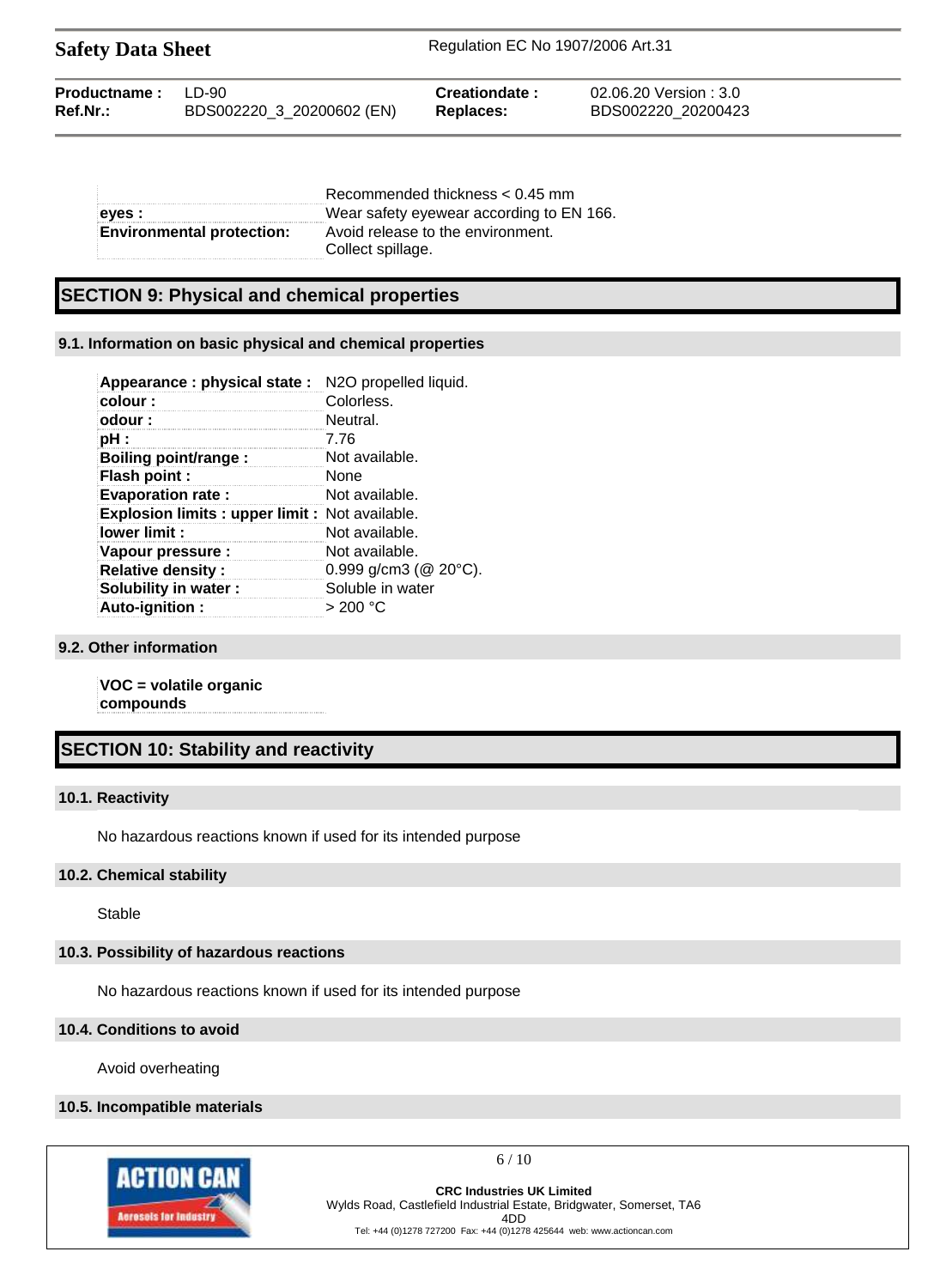| <b>Safety Data Sheet</b> |  |  |
|--------------------------|--|--|
|--------------------------|--|--|

| <b>Productname:</b> LD-90 |                           | Creationdate: | 02.06.20 Version : 3.0 |
|---------------------------|---------------------------|---------------|------------------------|
| Ref.Nr.:                  | BDS002220_3_20200602 (EN) | Replaces:     | BDS002220 20200423     |

Strong oxidising agent

## **10.6. Hazardous decomposition products**

CO,CO2

# **SECTION 11: Toxicological information**

### **11.1. Information on toxicological effects**

| acute toxicity:                                               | based on available data the classification criteria are not met |
|---------------------------------------------------------------|-----------------------------------------------------------------|
| skin corrosion/irritation:                                    | based on available data the classification criteria are not met |
| serious eye damage/irritation: Causes serious eye irritation. |                                                                 |
| respiratory or skin<br>sensitisation:                         | May cause an allergic skin reaction.                            |
| germ cell mutagenicity:                                       | based on available data the classification criteria are not met |
| carcinogenicity:                                              | based on available data the classification criteria are not met |
| toxicity for reproduction:                                    | based on available data the classification criteria are not met |
| <b>STOT-single exposure:</b>                                  | based on available data the classification criteria are not met |
| <b>STOT repeated exposure:</b>                                | based on available data the classification criteria are not met |
| aspiration hazard:                                            | based on available data the classification criteria are not met |

## **Information on likely routes of exposure:**

| Inhalation:          | No adverse health effects expected      |
|----------------------|-----------------------------------------|
| Ingestion :          | May cause gastrointestinal disturbances |
| <b>Skin contact:</b> | May cause an allergic skin reaction.    |
| Eye contact :        | Causes serious eye irritation.          |

# **Toxicological data :**

| <b>Hazardous ingredient</b>                            | CAS-nr.     | method        |              |
|--------------------------------------------------------|-------------|---------------|--------------|
| Amines, C12-14 (even numbered) alkyldimethyl, N-oxides | 308062-28-4 | LD50 oral rat | $1064$ mg/kg |

# **SECTION 12: Ecological information**

## **12.1. Toxicity**

Not classified

# **Ecotoxicological data:**

| <b>Hazardous ingredient</b>                            | CAS-nr.     | method     |              |
|--------------------------------------------------------|-------------|------------|--------------|
| Amines, C12-14 (even numbered) alkyldimethyl, N-oxides | 308062-28-4 | IC50 algae | $0.143$ mg/l |
|                                                        |             | LC50 fish  | $2.67$ mg/l  |



7 / 10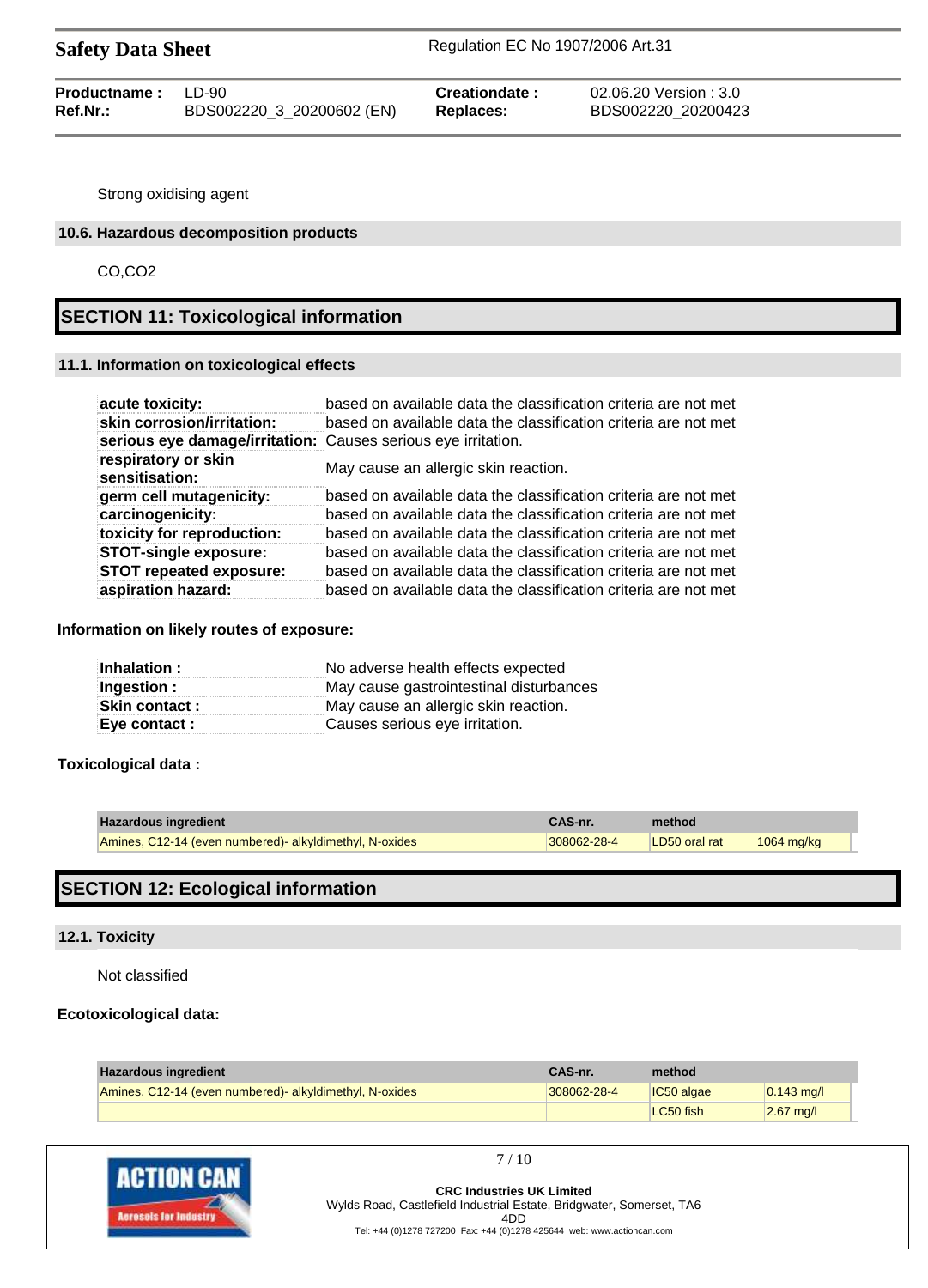|                             | Regulation EC No 1907/2006 Art.31<br><b>Safety Data Sheet</b>       |                  |                                   |                                                                            |            |  |
|-----------------------------|---------------------------------------------------------------------|------------------|-----------------------------------|----------------------------------------------------------------------------|------------|--|
| Productname:<br>Ref.Nr.:    | $LD-90$<br>BDS002220_3_20200602 (EN)                                |                  | Creationdate:<br><b>Replaces:</b> | 02.06.20 Version: 3.0<br>BDS002220_20200423                                |            |  |
|                             |                                                                     |                  |                                   |                                                                            |            |  |
|                             |                                                                     |                  |                                   | EC50 daphnia                                                               | $3.1$ mg/l |  |
|                             | 12.2. Persistence and degradability                                 |                  |                                   |                                                                            |            |  |
|                             | No experimental data available                                      |                  |                                   |                                                                            |            |  |
|                             | 12.3. Bioaccumulative potential                                     |                  |                                   |                                                                            |            |  |
|                             | No experimental data available                                      |                  |                                   |                                                                            |            |  |
| 12.4. Mobility in soil      |                                                                     |                  |                                   |                                                                            |            |  |
| Soluble in water            |                                                                     |                  |                                   |                                                                            |            |  |
|                             | 12.5. Results of PBT and vPvB assessment                            |                  |                                   |                                                                            |            |  |
|                             | No information available                                            |                  |                                   |                                                                            |            |  |
| 12.6. Other adverse effects |                                                                     |                  |                                   |                                                                            |            |  |
|                             | No experimental data available<br>GWP (global warming potential): 3 |                  |                                   |                                                                            |            |  |
|                             | <b>SECTION 13: Disposal considerations</b>                          |                  |                                   |                                                                            |            |  |
|                             | 13.1. Waste treatment methods                                       |                  |                                   |                                                                            |            |  |
|                             | <b>National regulations:</b>                                        |                  |                                   | Disposal should be in accordance with local, state or national legislation |            |  |
|                             | <b>SECTION 14: Transport information</b>                            |                  |                                   |                                                                            |            |  |
| 14.1. UN number             |                                                                     |                  |                                   |                                                                            |            |  |
| UN-number:                  |                                                                     | 1950             |                                   |                                                                            |            |  |
|                             | 14.2. UN proper shipping name                                       |                  |                                   |                                                                            |            |  |
|                             | Proper shipping name:                                               | <b>AEROSOLS</b>  |                                   |                                                                            |            |  |
|                             | 14.3. Transport hazard class(es)                                    |                  |                                   |                                                                            |            |  |
| Class:<br>Subsidiary risk:  | ADR/RID - Classification code:                                      | 2.2<br>5.1<br>50 |                                   |                                                                            |            |  |
| 14.4. Packing group         |                                                                     |                  |                                   |                                                                            |            |  |
|                             |                                                                     |                  |                                   |                                                                            |            |  |

**ACTION CAN Acrosols for Industry** 

**CRC Industries UK Limited** Wylds Road, Castlefield Industrial Estate, Bridgwater, Somerset, TA6 4DD Tel: +44 (0)1278 727200 Fax: +44 (0)1278 425644 web: www.actioncan.com

8 / 10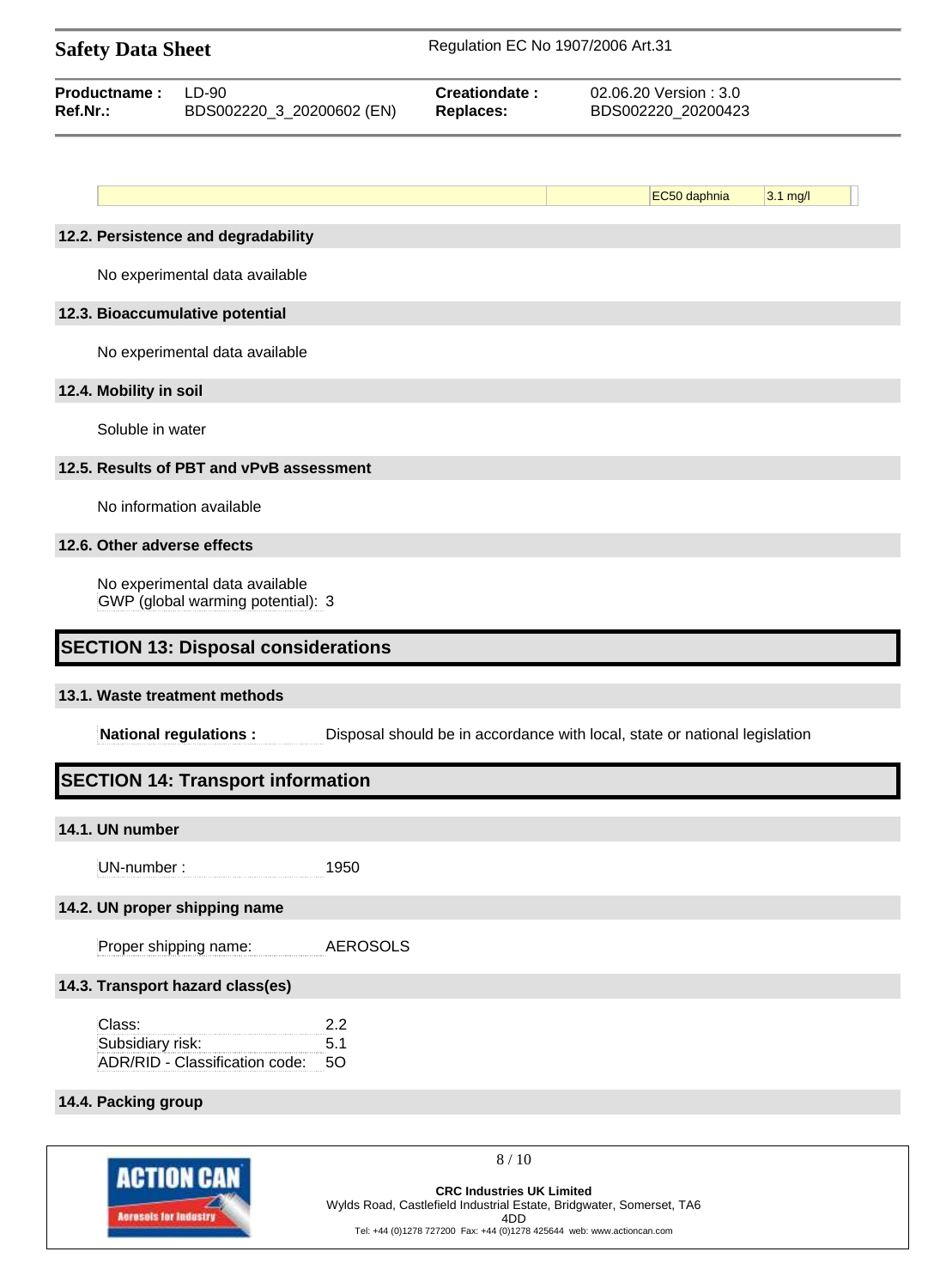| <b>Safety Data Sheet</b> |                           | Regulation EC No 1907/2006 Art.31 |                        |  |
|--------------------------|---------------------------|-----------------------------------|------------------------|--|
| Productname:             | TD-90                     | Creationdate:                     | 02.06.20 Version : 3.0 |  |
| Ref.Nr.:                 | BDS002220_3_20200602 (EN) | <b>Replaces:</b>                  | BDS002220 20200423     |  |

Packing group: Not applicable.

#### **14.5. Environmental hazards**

ADR/RID - Environmentally ADR/RID - Environmentally Mo IMDG - Marine pollutant: No IATA/ICAO - Environmentally hazardous:<br>hazardous:

#### **14.6. Special precautions for user**

| ADR/RID - Tunnelcode: | (E)        |
|-----------------------|------------|
| IMDG - Ems:           | $F-D. S-U$ |
| IATA/ICAO - PAX:      | 203        |
| IATA/ICAO - CAO       | 203        |

#### **14.7. Transport in bulk according to Annex II of MARPOL and the IBC Code**

Not applicable.

# **SECTION 15: Regulatory information**

#### **15.1. Safety, health and environmental regulations/legislation specific for the substance or mixture**

The Safety Data Sheet is compiled according to the current European requirements. Regulation (EC) No 1907/2006 (REACH) Regulation (EC) No 1272/2008 (CLP) Dir. 2013/10/EU, 2008/47/EC amendment of the aerosol dispenser directive 75/324/EEC.

#### **15.2. Chemical safety assessment**

No information available

# **SECTION 16: Other information**

\*Explanation hazard statements: H226 : Flammable liquid and vapour.

- H270 : May cause or intensify fire; oxidiser.
- H280 : Contains gas under pressure; may explode if heated.
- H301 : Toxic if swallowed.
- H302 : Harmful if swallowed.
- H314 : Causes severe skin burns and eye damage.
- H315 : Causes skin irritation.
- H317 : May cause an allergic skin reaction.
- H318 : Causes serious eye damage.
- H319 : Causes serious eye irritation.
- H330 : Fatal if inhaled.
- H331 : Toxic if inhaled.
- H332 : Harmful if inhaled.



9 / 10